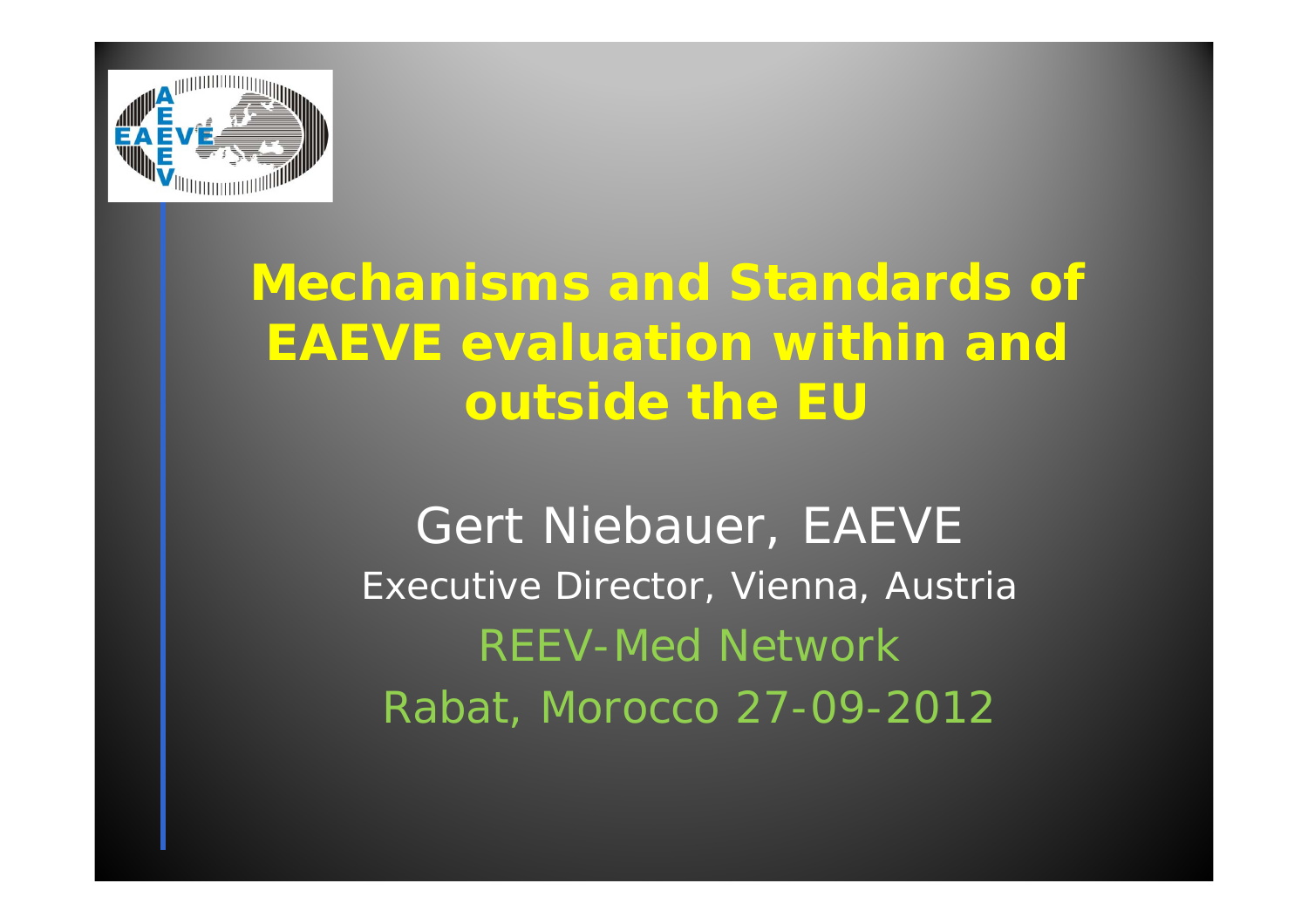

# **European accreditation system the 27 and beyond**

Basic **political** concept of European Union:

- **Free movement of people, services -regulated professions – and goods, mutual recognition of academic degrees and titles**
- Consequently *standardisation&harmonisation monitoring&evaluation of academic and professional training* required-EAEVE unique among reg.professions
- Mission of EAEVE *" to support, promote and develop veterinary education in Europe in all its aspects "*
	- primary domestic (EU+affiliated countries)
	- and non-European (Turkey, Israel, Jordan…)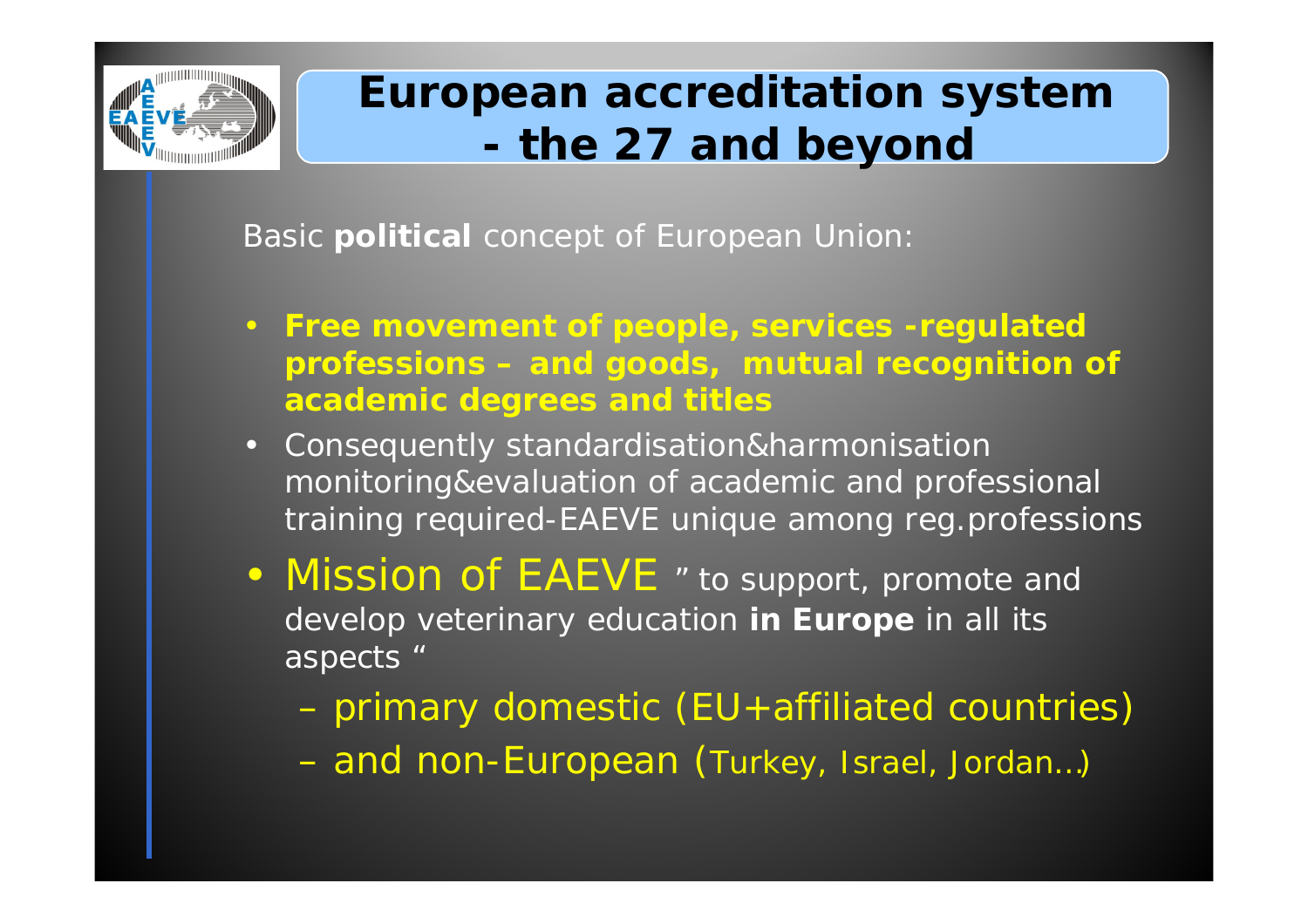

# **EAEVE mission statement**

- *to evaluate, promote and further develop the quality and standard of veterinary medical establishments and their teaching within, but not limited to, the member states of the European Union*
- Evaluation system gives assurance to the public, the competent authorities – the students
	- the veterinary establishments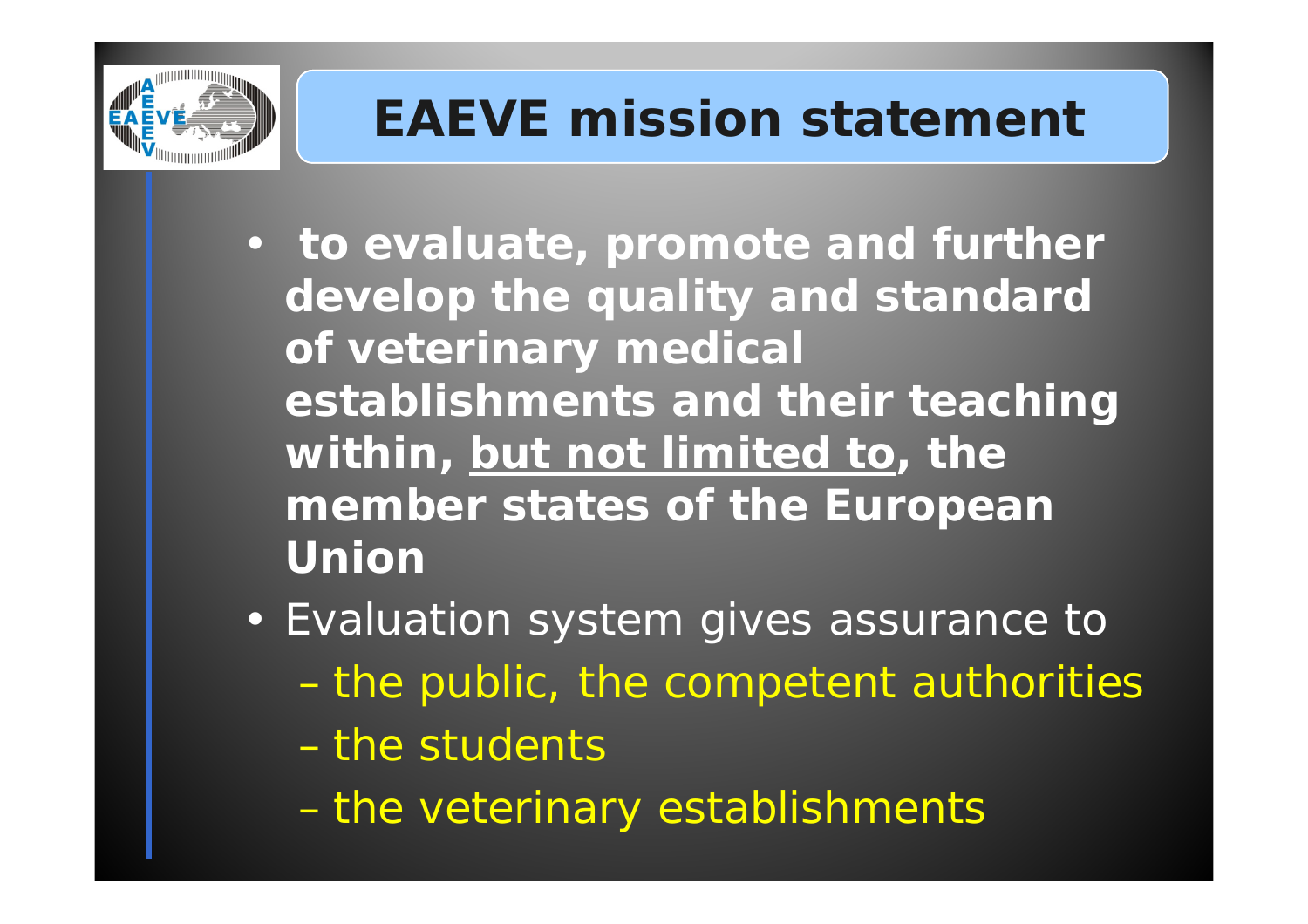

#### **Training standards based on EU Directive 36/2005** *(in revision 2012)*

Minimum obligatory requirements for veterinary training in Member States :

- 5-year curriculum (*minimum* )
- Definition and listing of basic- and clinical science subjects, public health, food hygiene, animal welfare
- Concept of hands-on clinical teaching in all common domestic species (dog,cat,horse, cattle,pig,poultry…..*), research-based teaching…*
- Concept of « omnicompetent » graduate with « first-day skills », «essential competences »
- •See EAEVE SOP annex IV www.eaeve.org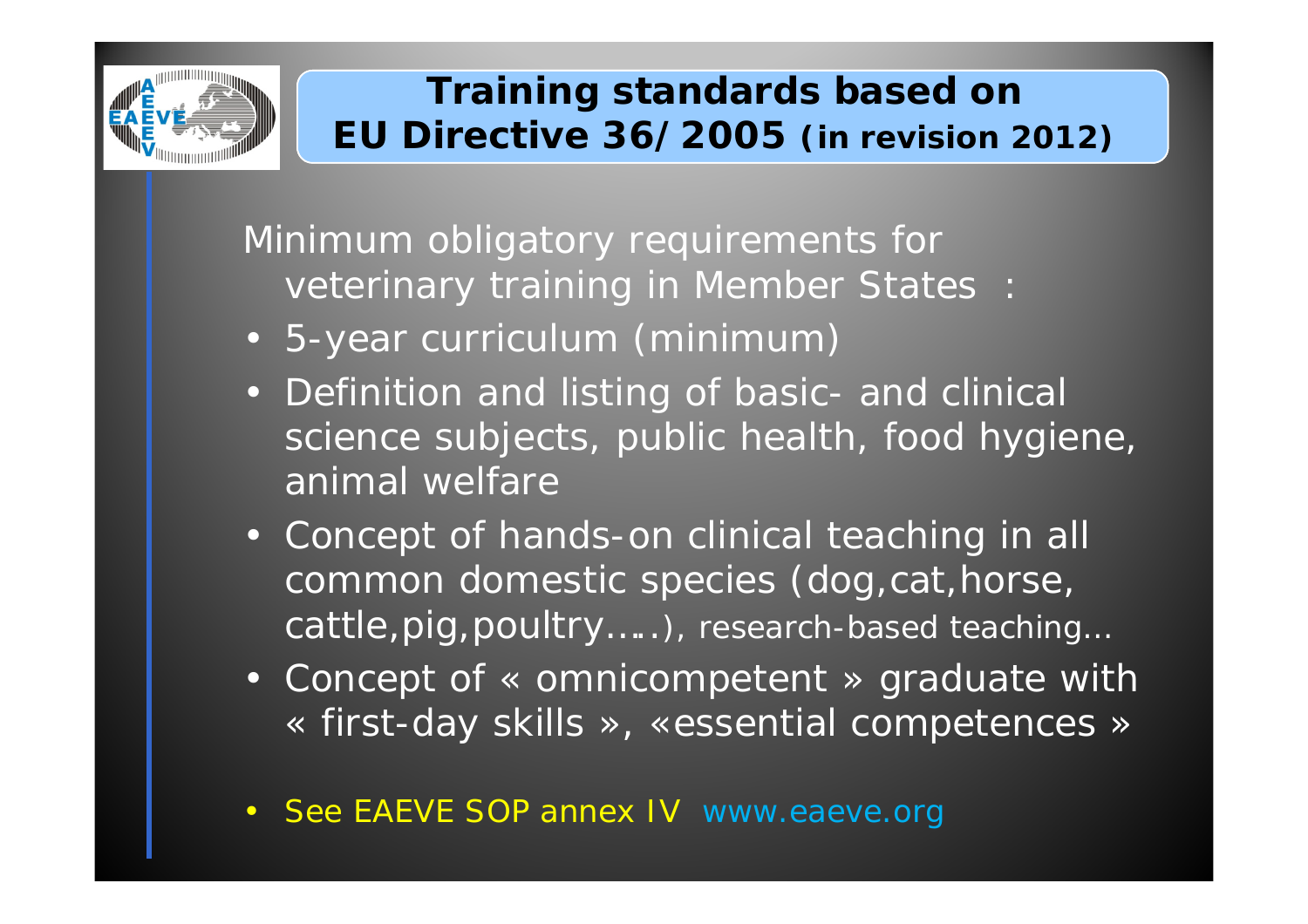

**OIE recommendations on the Competencies of graduating veterinarians ("Day 1 graduates") to assure high-quality of National Veterinary Services**

**OIE May 2012**

*ad hoc Group on Veterinary Education, chaired by AVMA*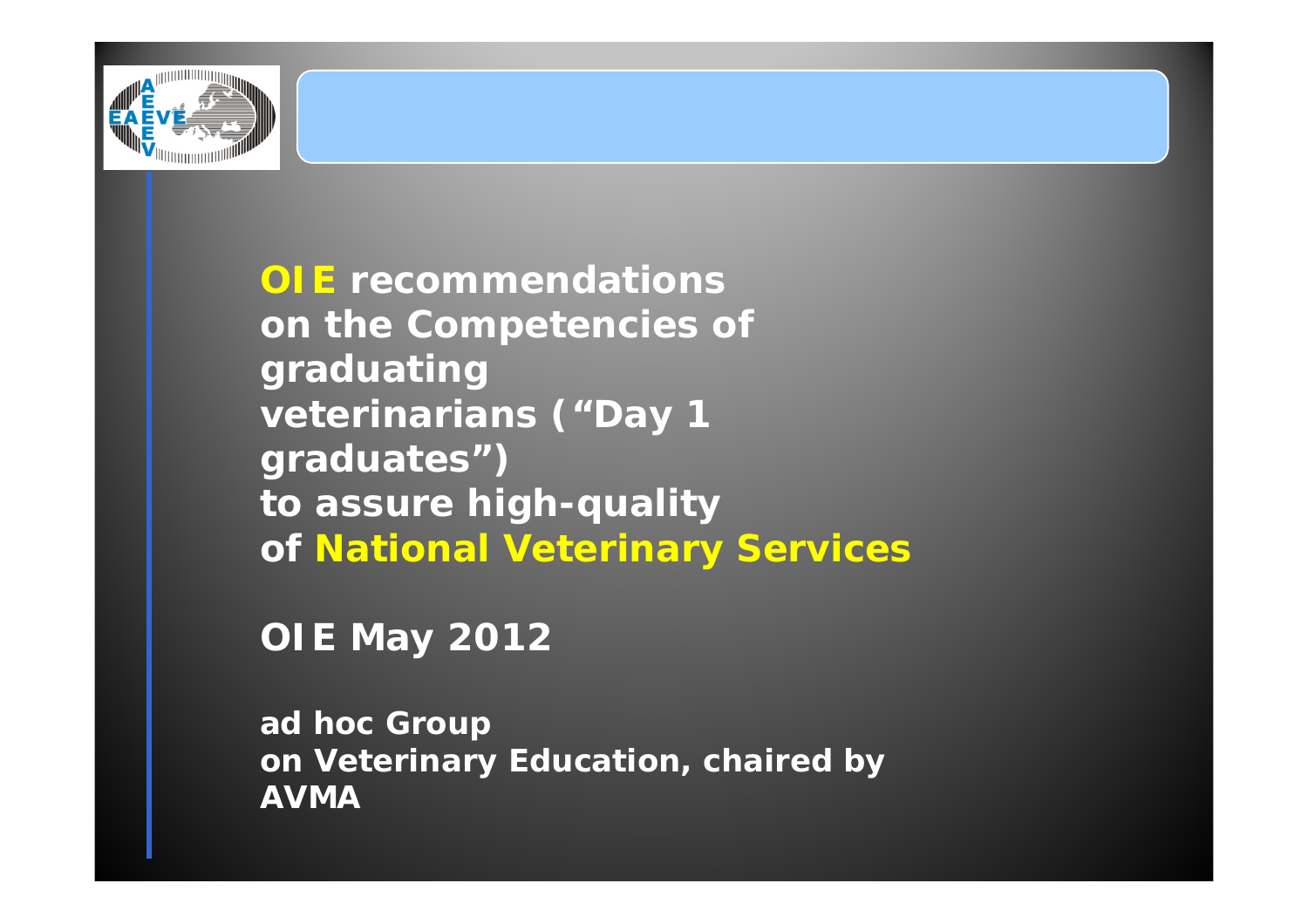

#### **EAEVE – OIE minimum competencies**

## **EAEVE**

- Education oriented
- • Descriptive – prescriptive
- •Outcome-stakeholders
- Curriculum oriented
- Clinically oriented
- •Quality based
- •EU standards
- Spezialisation
- r. Animal welfare

# **OIE**

- Outcome oriented
- Global min.standards
- National vet. Services
- Food safety/productio.
- •Disease prevention
- Zoonoses/Epidemiol.
- Transboundary diseas.
- Vet.legislation/certific.
- Vet. Products/medicat.
- Animal welfare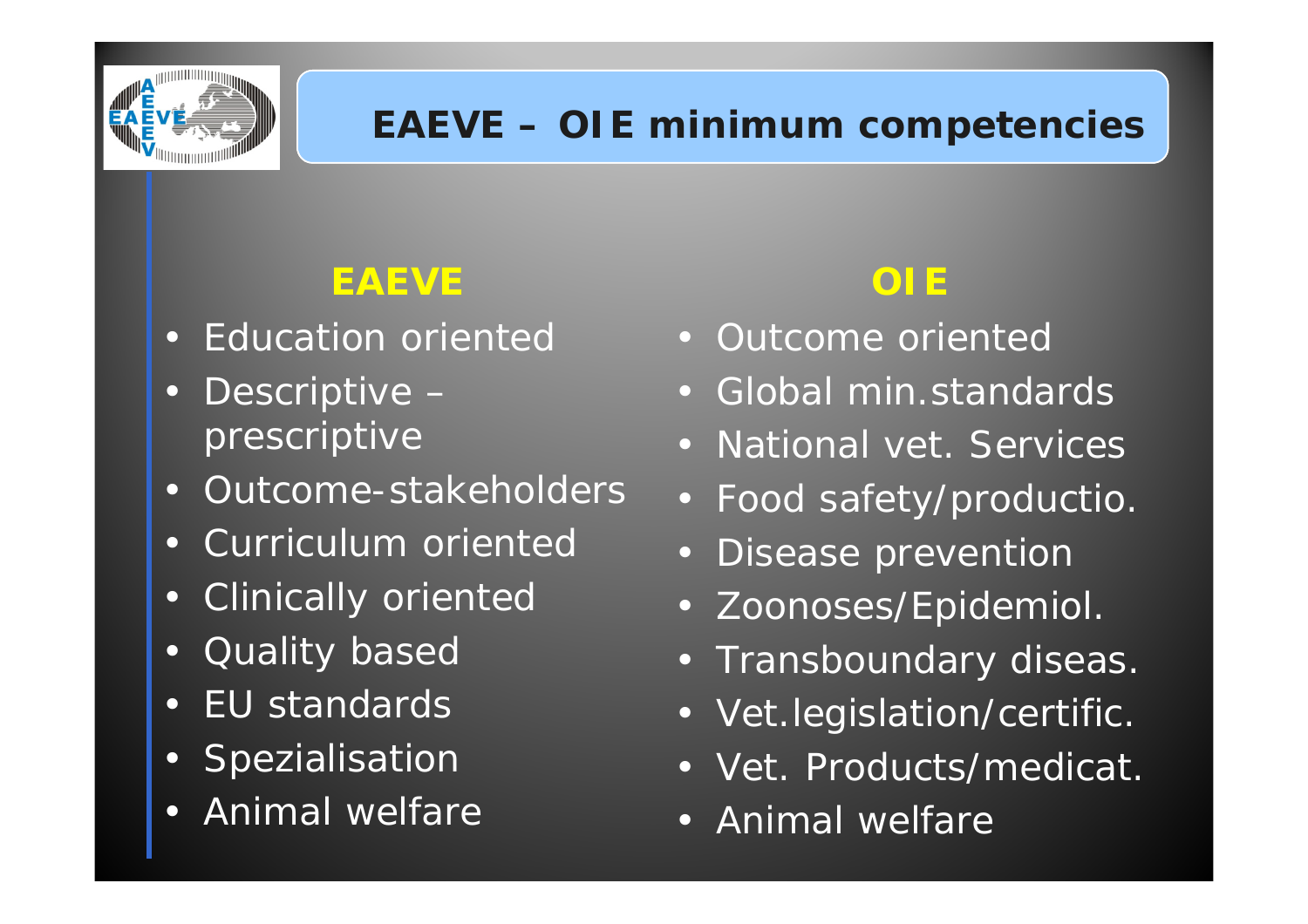

### **Evaluation tools of EAEVE and OIE**

## • **EAEVE evaluation/accreditation**

- Evaluation of the performance of Veterinary Teaching Establishments
- through international peer review
- applying Standard Procedures & benchmarks
- **OIE – PVS Tool**
- Evaluation of the **P**erformance of
- **V**eterinary **S**ervices
- a tool for Good Governance
- of Veterinary Services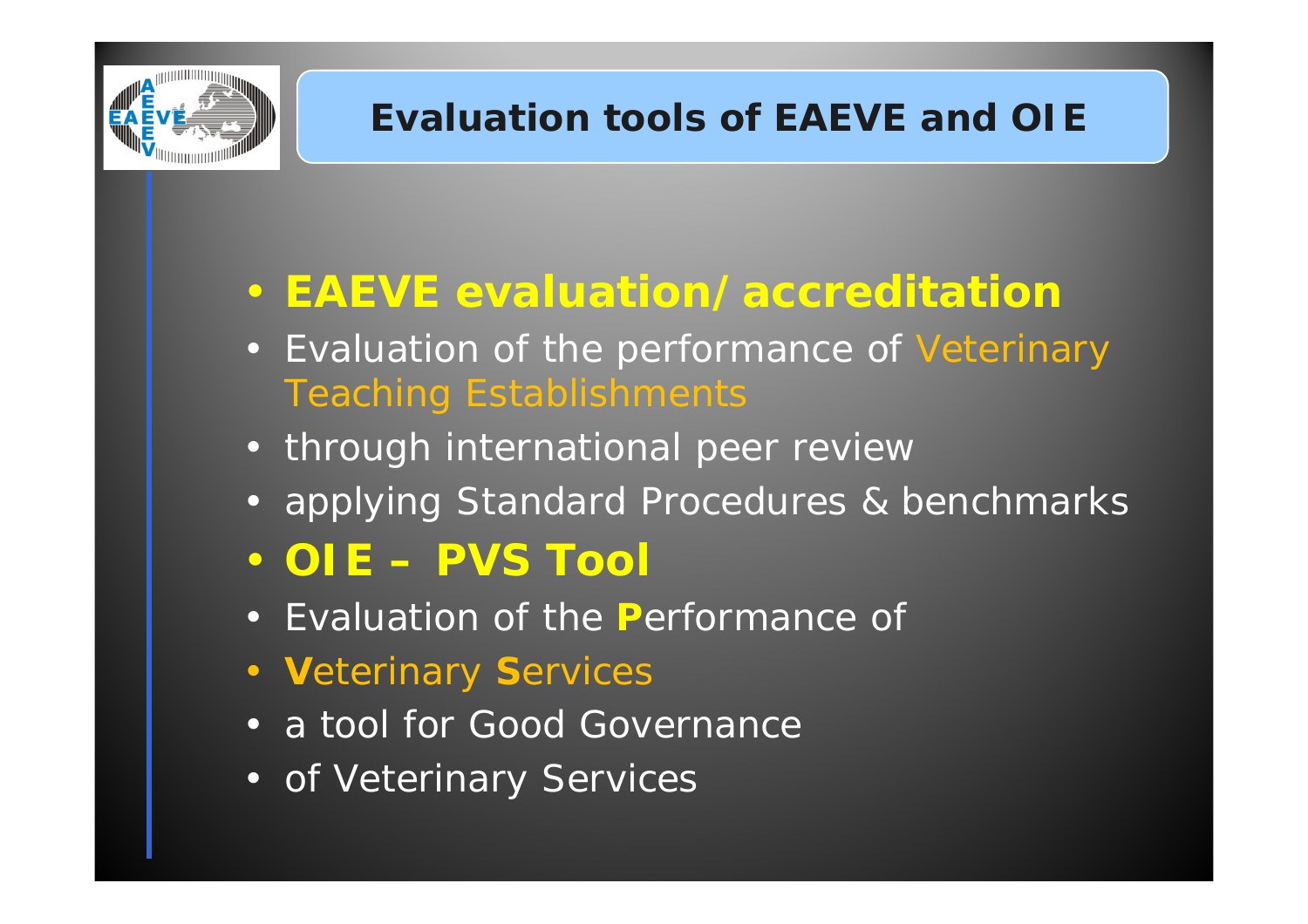

#### **AVMA - FVE joint Statement on Veterinary Education 2011**

• The accreditation of veterinary education is essential to ensure educational programs meet high standards and strive for continuous quality improvement. Accreditation is best accomplished through a process of peer review that is independent, objective, and impartial. The standards of accreditation must be dynamic and consistently applied to ensure they meet the changing needs of society.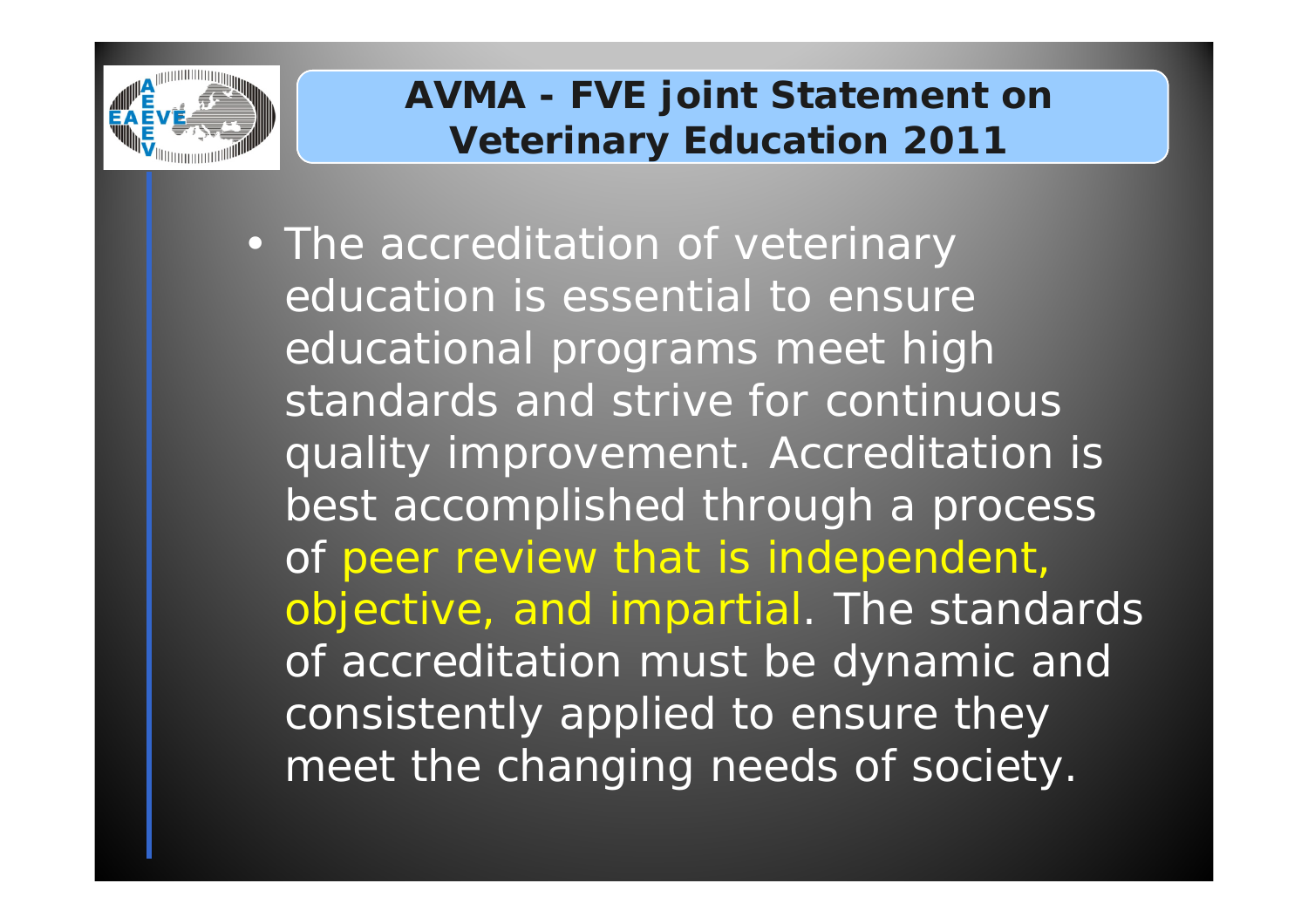

#### **The EAEVE Evaluation/accreditationProcess**

- EAEVE membership for full evaluation
- School prepares **S**elf **E**valuation **R**eport
- on-site visitation by peers+student
	- Team of 5 registered experts, 1 week (from diff.countries, diff.disciplines,)
- •Evaluation Report (public)
- Outcome by ECOVE based on Report
	- ECOVE joint committee of 3 EAEVE+3 FVE + elected chair EAEVE/FVE

Outcome: accredited/approved; conditionally approved; non-approved

Costs: €8000 plus expenses team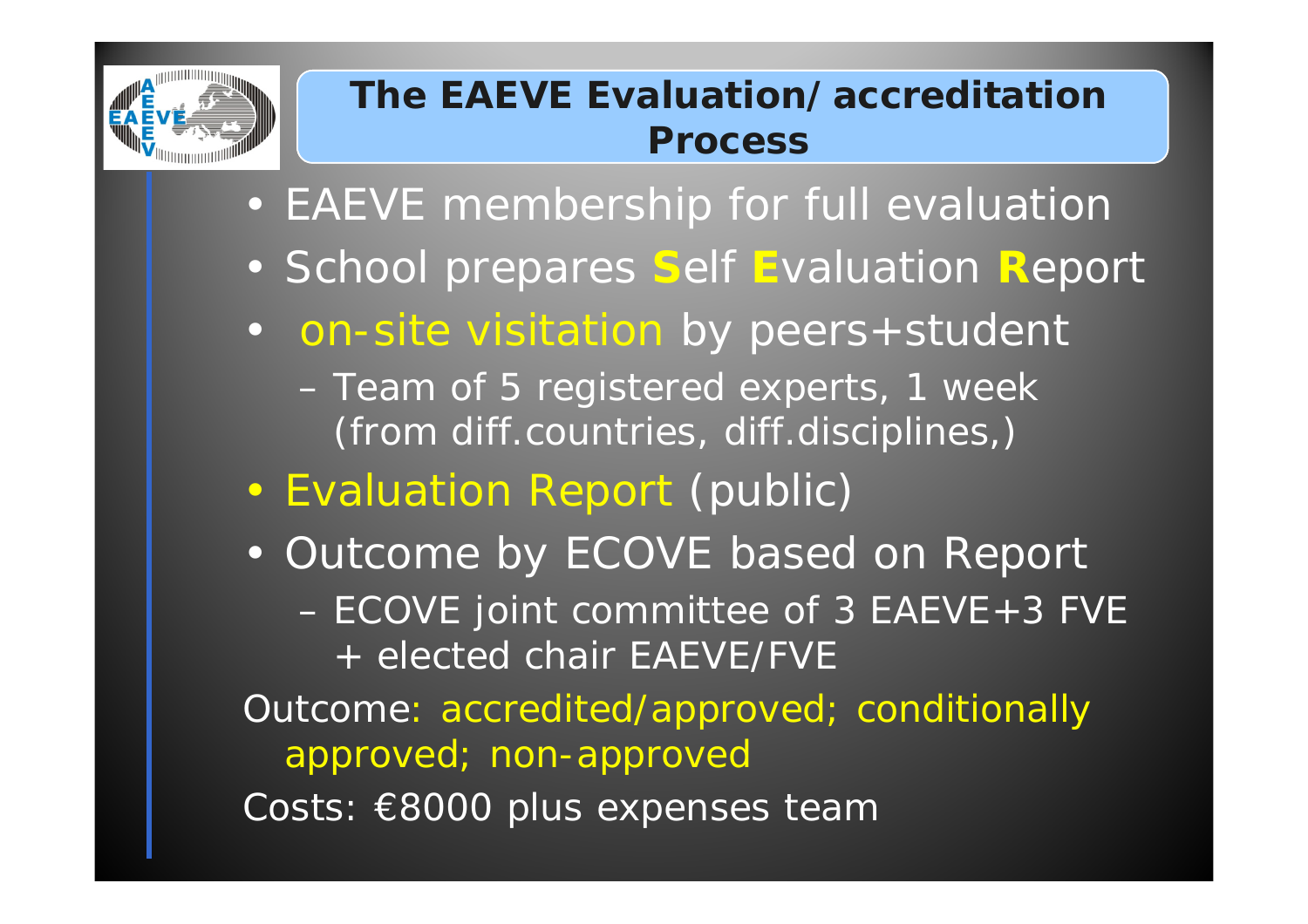

### **Essentials for a successful evaluation**

- Compatibility with ratio indicators -SOP
- All teaching under faculty control
- Majority of teaching intra muros Acceptance of distributive teaching model
- Veterinary Teaching Hospital
	- All EU-common domestic animal species, 24hr, hospitalisation, multi-speciality, post-grad edu
- Teaching Farm & Mobile Clinic
- Basic Sciences, Animal Production, Food Safety/Public Health, Biosecuritysafety, Disease control, Animal welfare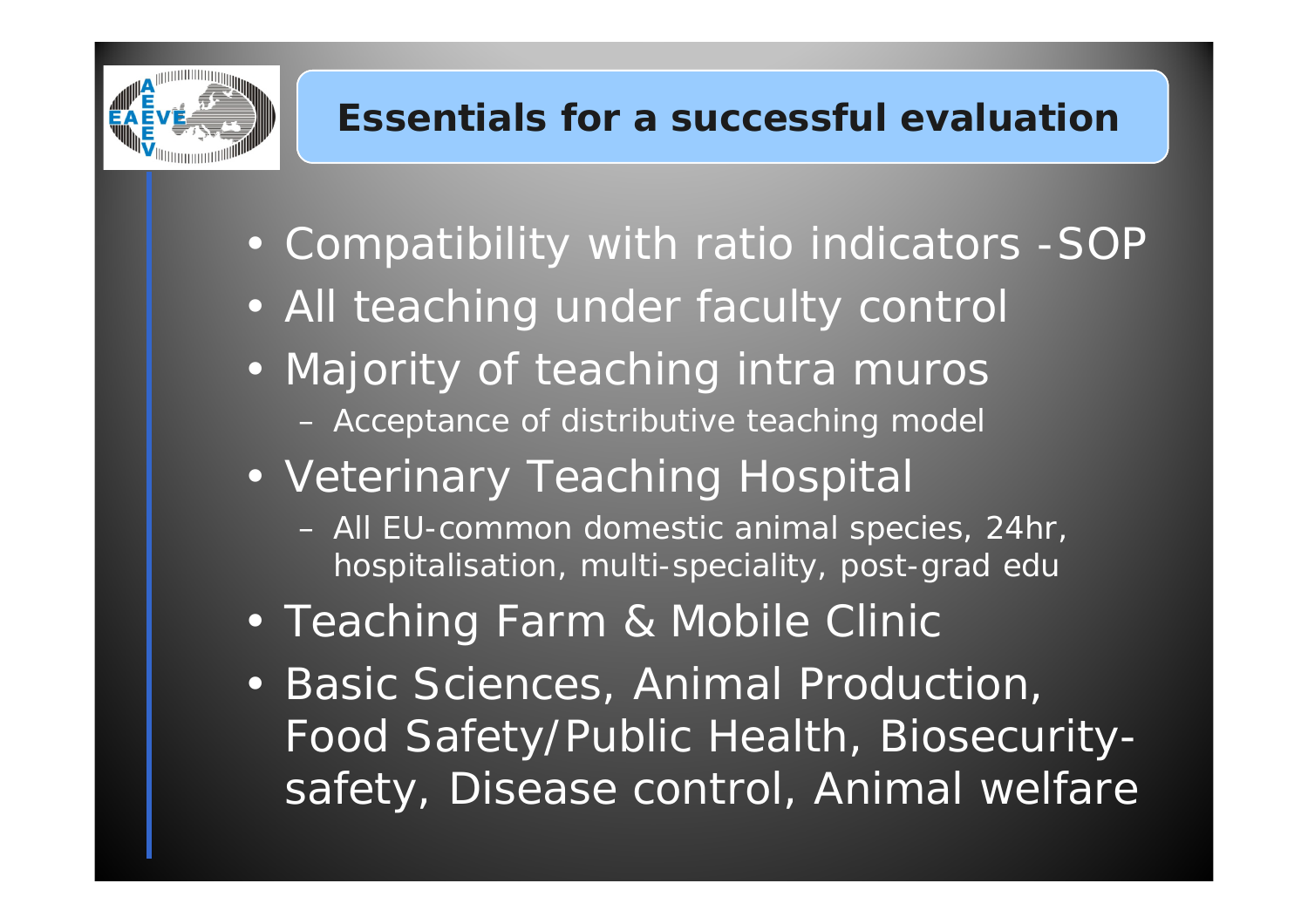

#### **Most common reasons for nonapproval (major deficiencies)**

- Teaching Hospital: case load, organisation
- 24 hr Emergency Service, Hospitalisation
- •hands-on teaching, insufficient practicals
- $\bullet$ Insufficient teaching in one or more species
- •Biosecurity/safety – isolation units
- Premises, stables, equipment, laboratories
- Food hygiene, slaughterhouse practicals
- •Drug use & safety & hygiene
- •Propaedeutic teaching & herd health manage.
- •Autoevaluation & internal quality assurance
- $\bullet$ Necropsy case load & species Anatomy&Path
- r. Animal welfare issues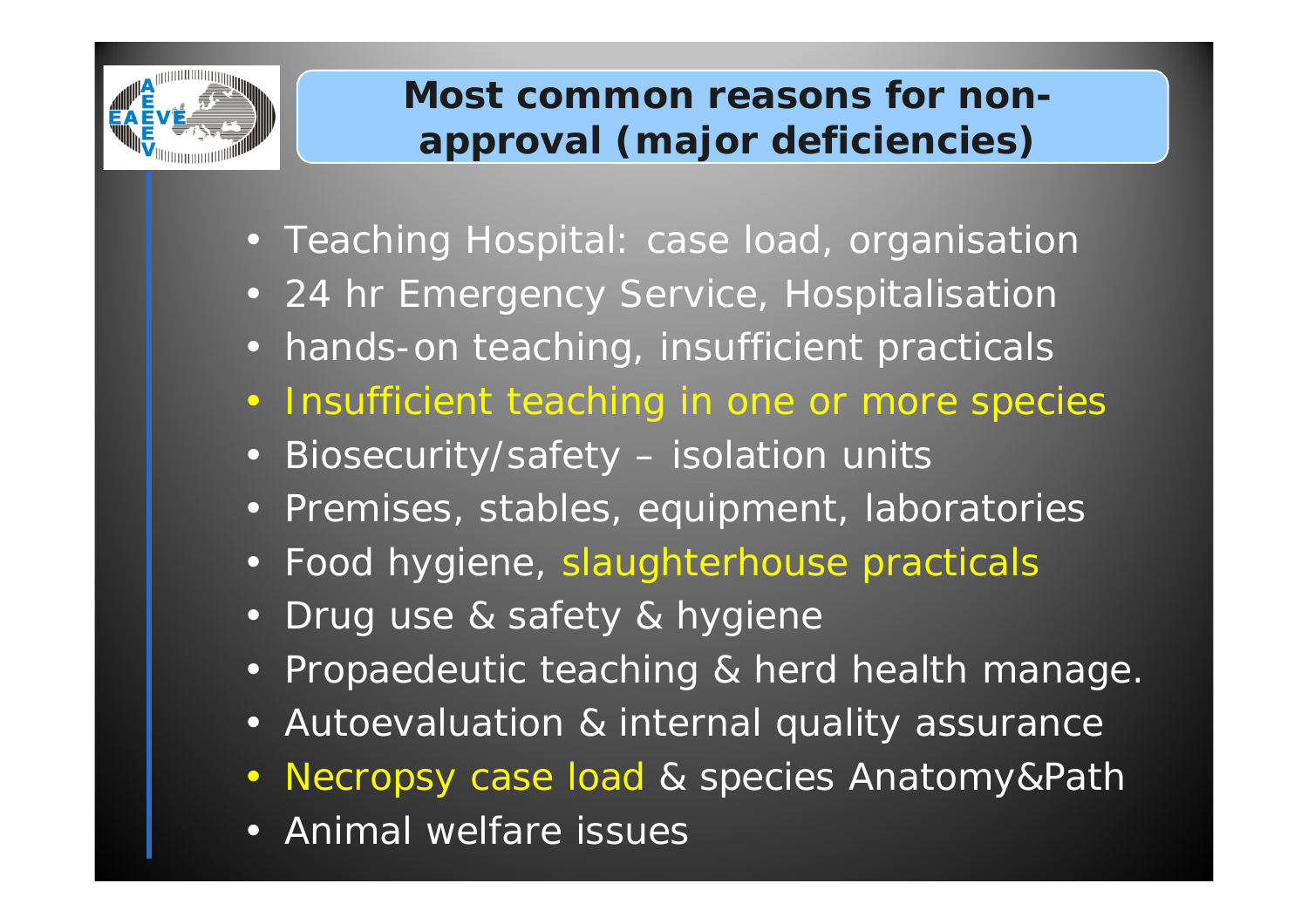

#### **Policy on admittance of non-European faculties**

- EAEVE membership welcome but not solicited
- « consultative site visit » prior to admittance
- Membership implies evaluation by SOP and all applicable EU Regulations/Directives
	- Possible areas of conflict
- EU directives are not binding outside EU
- $\bullet$  Different importance of specific domestic animal species; different needs of society
- • Different perception or observance of animal welfare issues (animal transport, ritual slaughtering)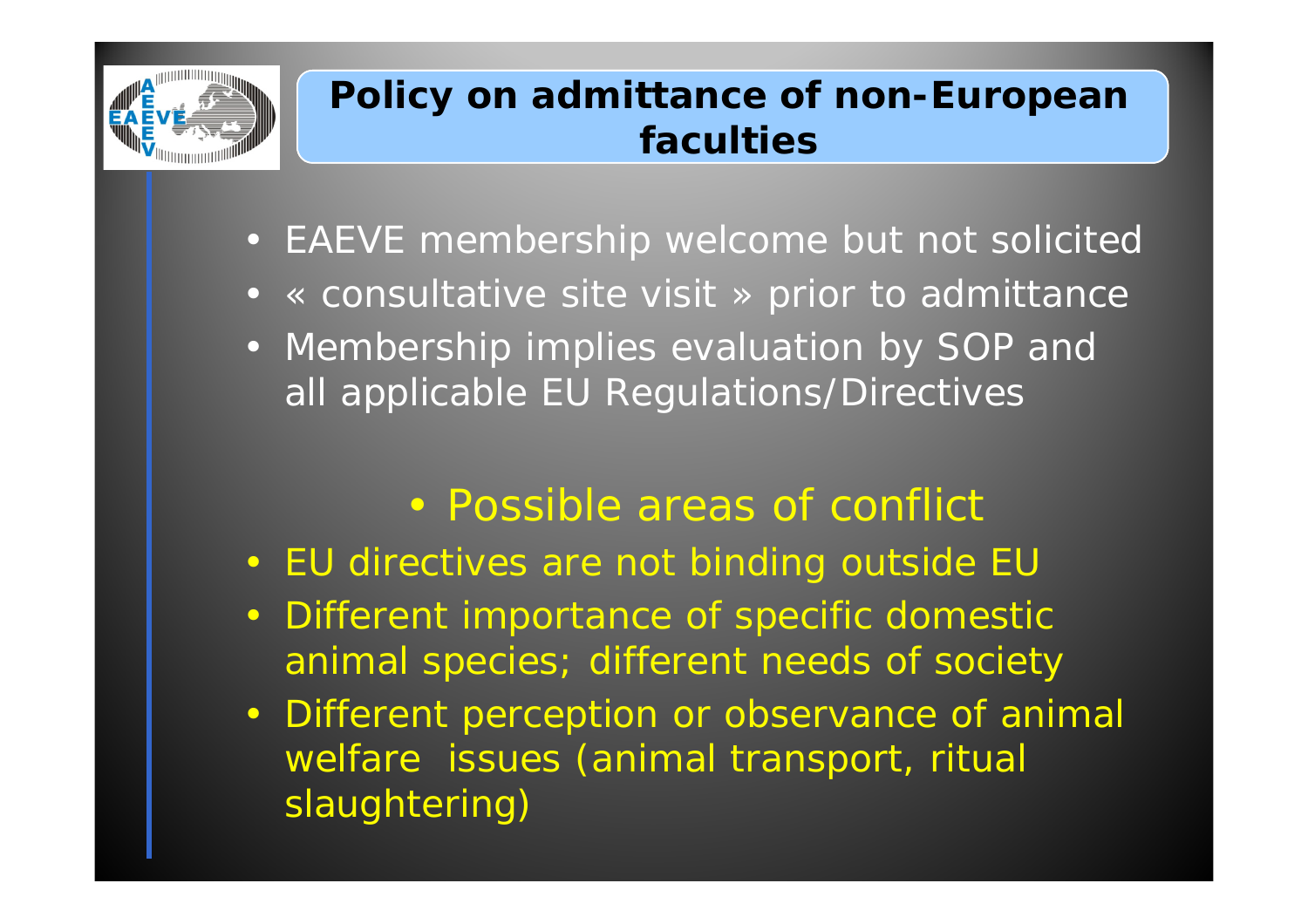

- Preparation of Self-Evaluation Report
- On-site visit of 2 experts + 1 EAEVE staff, duration 2 days
- Evaluation fee €3000 +team expenses
- Result: Letter of recommendation
	- *appraisal of overall compliance with EAEVE evaluation/accreditation standards*
	- *Reasonable assurance*
	- *Confidential*
	- – *Conditio sine qua non for non-EU membership*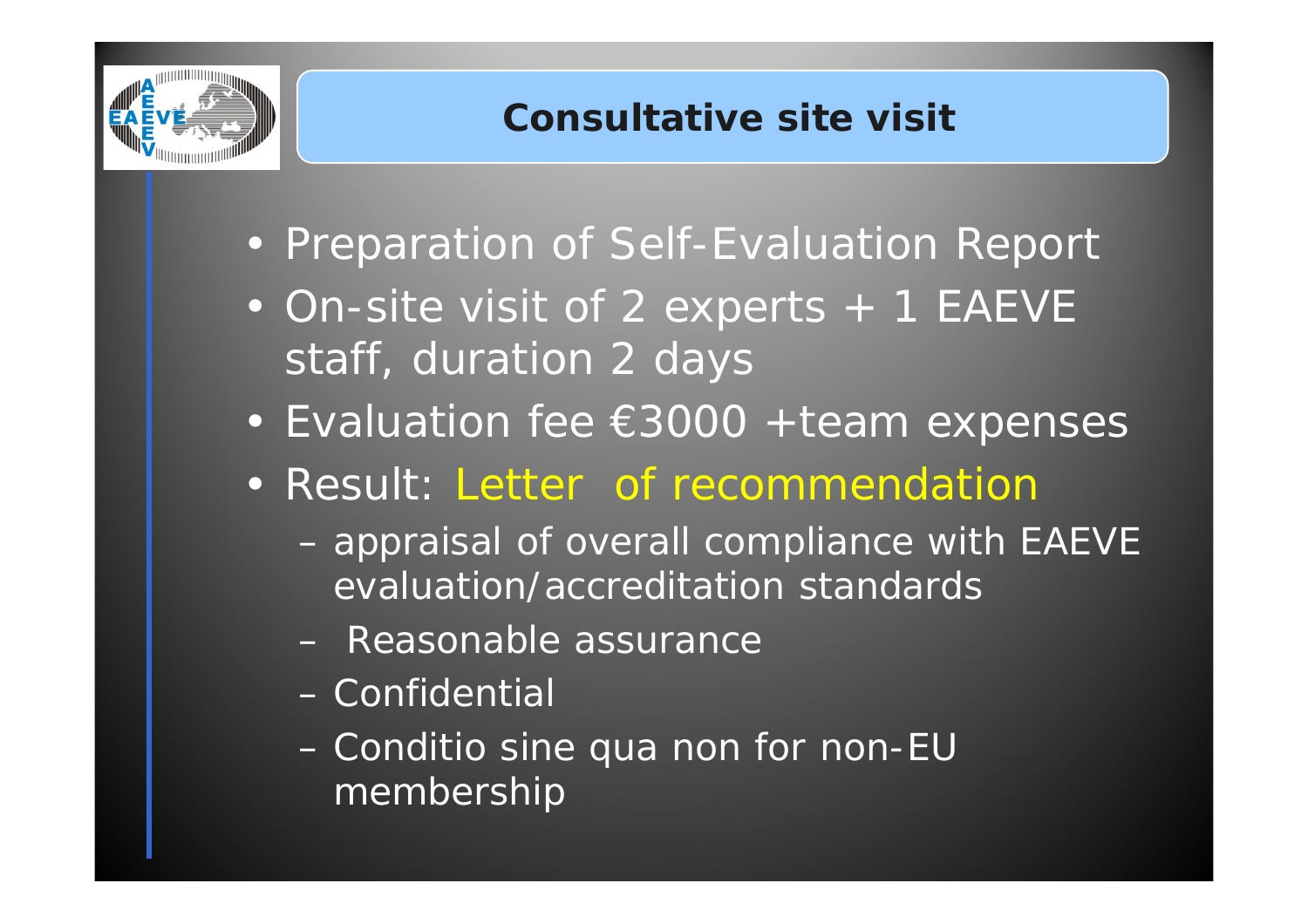

#### **New perspectives for non-European accreditation (since 2011)**

- EU and non-EU members samestandards applied ? Yes - except
- Non-EU members may receive « limited approval » *« conditional approval without possibility for correction*
- Limited approval: *faculty fulfilling all EU standards except in one area, linked to socio-geographical circumstances (outside EU)*
- Limited approval: *graduates from such faculties may have to undergo additional training in the area of limitation prior to practice within the EU*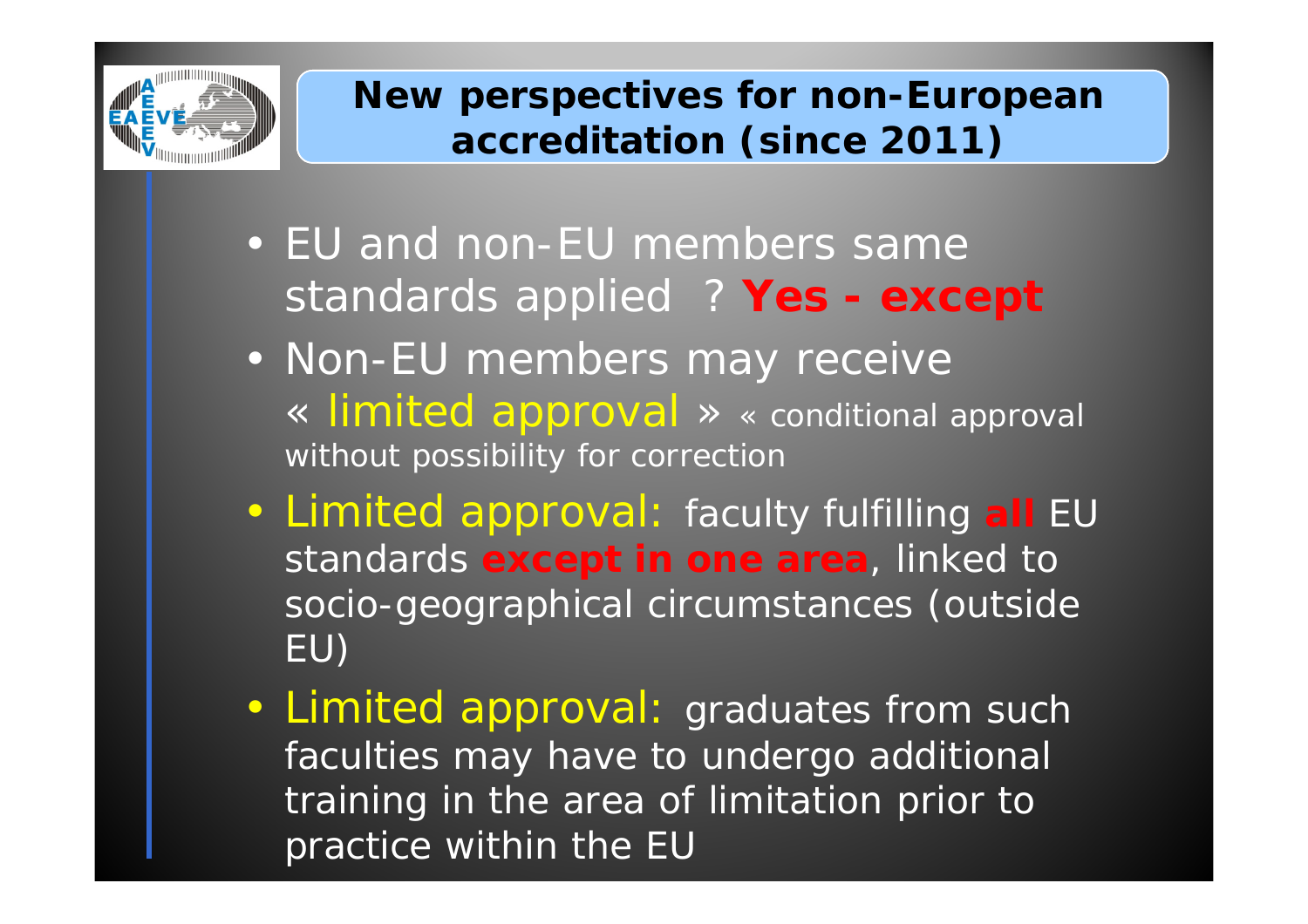

#### **Options for REEV-Med member faculties**

• Attaining and fulfilling OIE recommendations on basic core curriculum and day 1 competencies

• Requesting EAEVE-consultative visit positive outcome: EAEVE-membership Full on-site visit within 3 years Approval/accreditation ,valid <10> years Conditional approval (valid 5 years) or « limited approval/accreditation »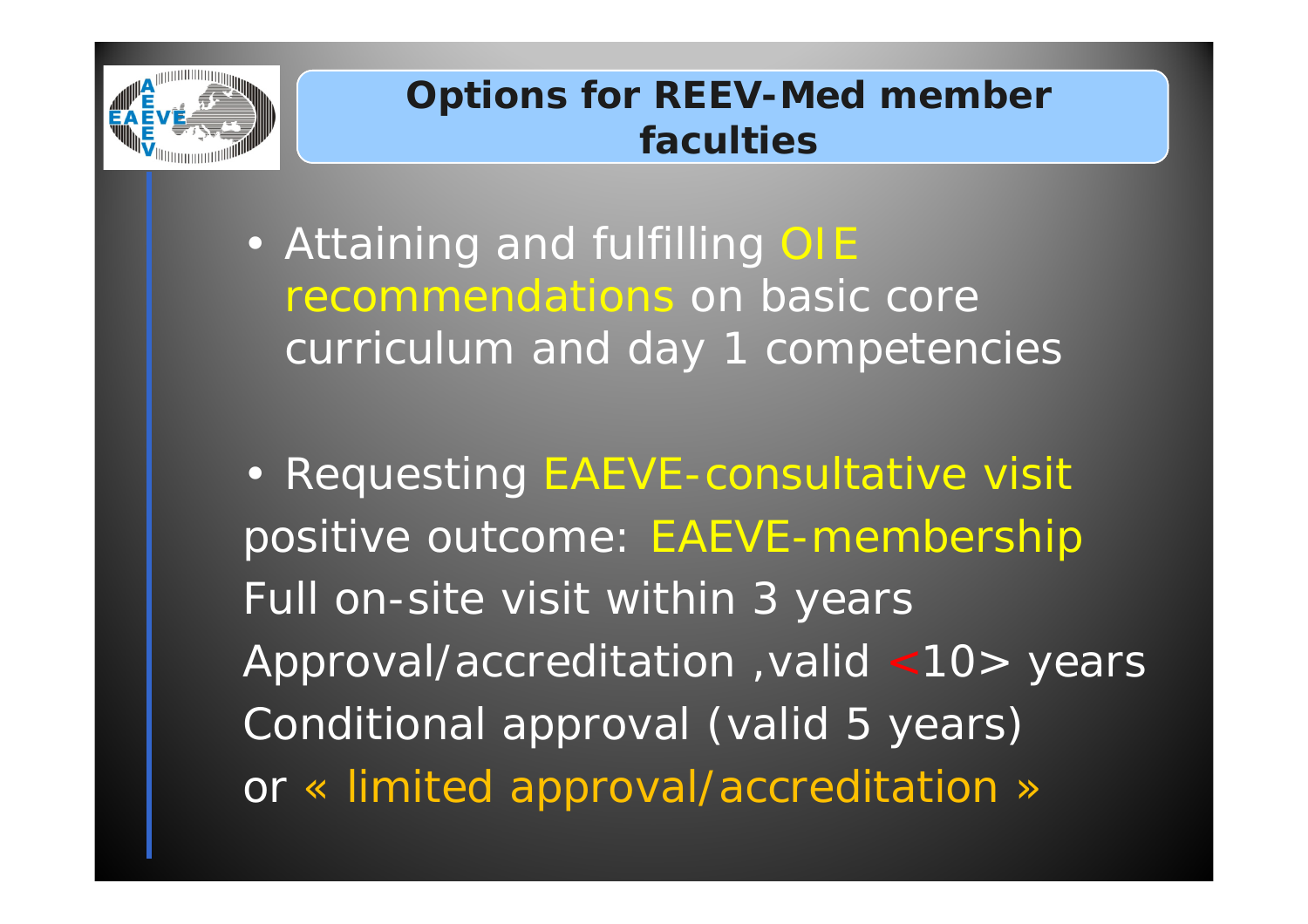

#### **Accreditation status provides information for stakeholders**

- prospective students
- graduating students
- international exchange students
- postgraduates, interns, residents
- faculty, deans and administrators
- employers
- the public and public health organs
- the veterinary profession
- **licensing bodies**  veterinary chambers
- •**(EU** *and beyond***) and governments**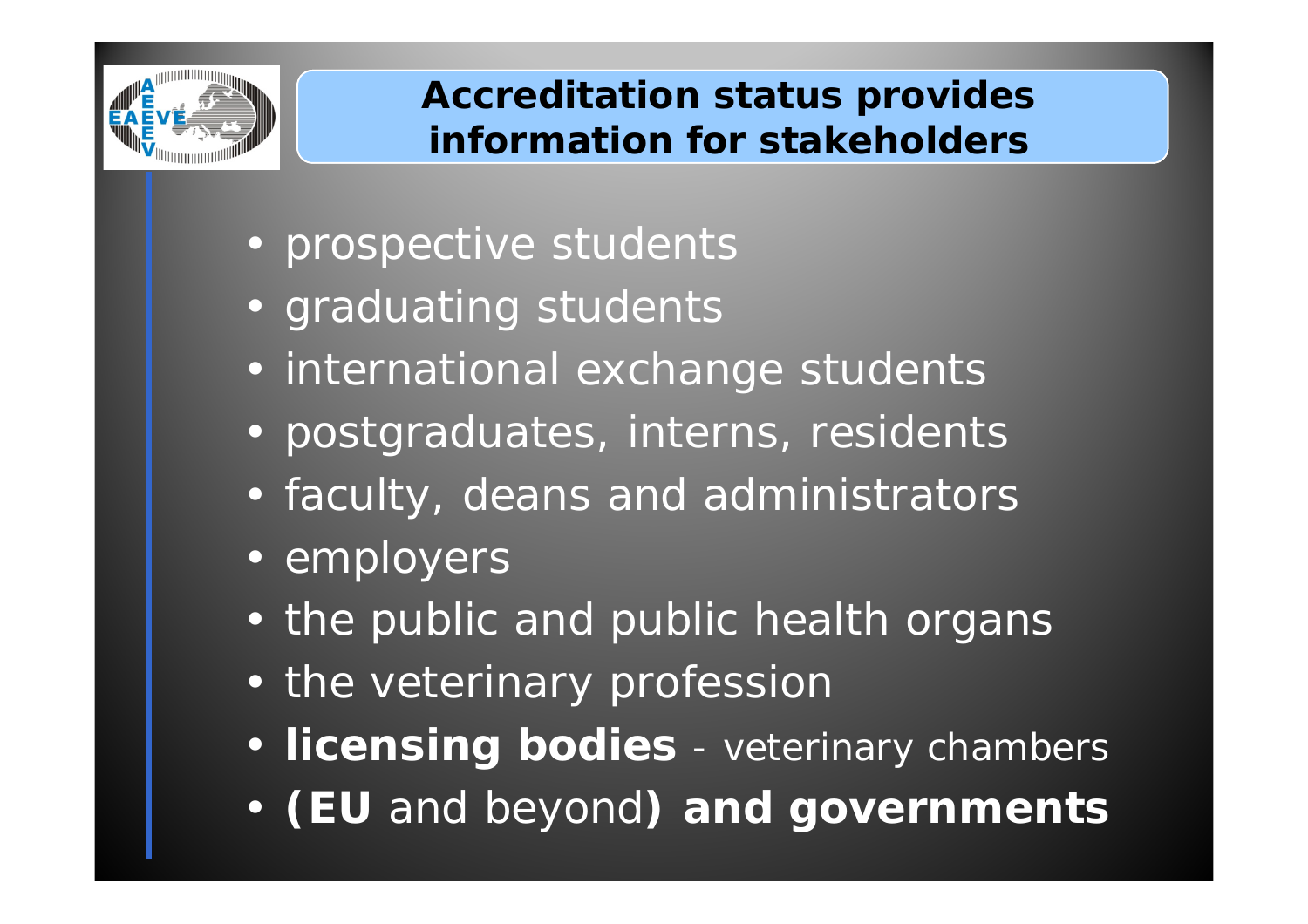

#### **Accreditation standards:EU directives - internat. standards**

- *Standards subject to adaptations and changes*
- EU Directive 36/2005
	- *5 years, omnicompetence, first day skills*
- Emphasis on public-ONE-health *(854/2004)* 
	- **EAEVE Working Group on the European Food Hygiene Curriculum**
- Emphasis on animal welfare

1099/2009: protection of animals at the time of killing; transport Eu-Parliament A7-0053/2010: animal welfare action plan 2006-2010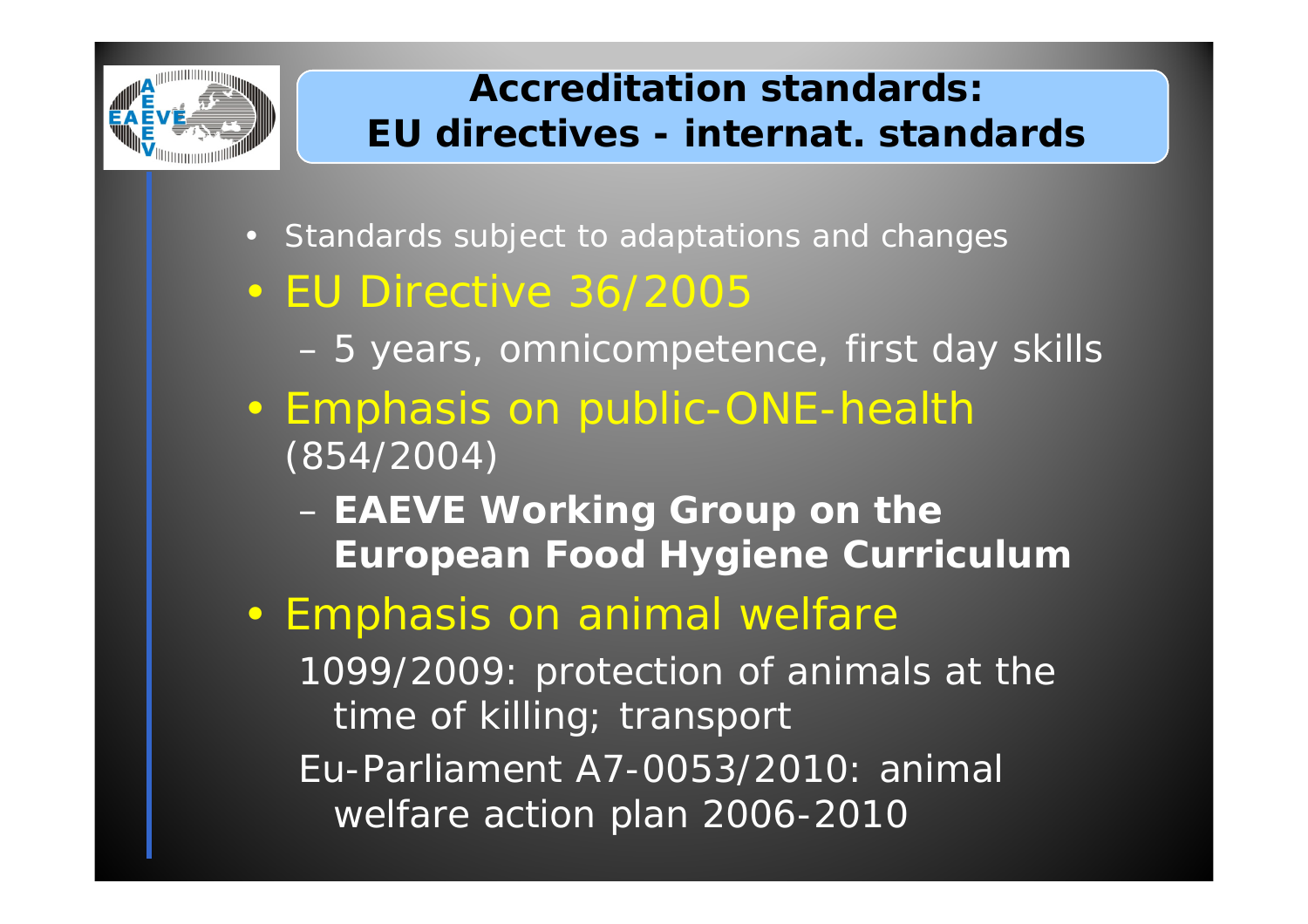

- Average length of vet studies EU 5,5 y Increasing length? Tracking, omnicompetence ?, Bologna concept ?
- Curriculum needs further expansion in: *Public health, bio-security-safety »one health concept », clinical sciences, food animal production – animal welfare*
- Basic subjects *(chemistry, physics, animal&plant biology,biomathematics)* include – to what extent ?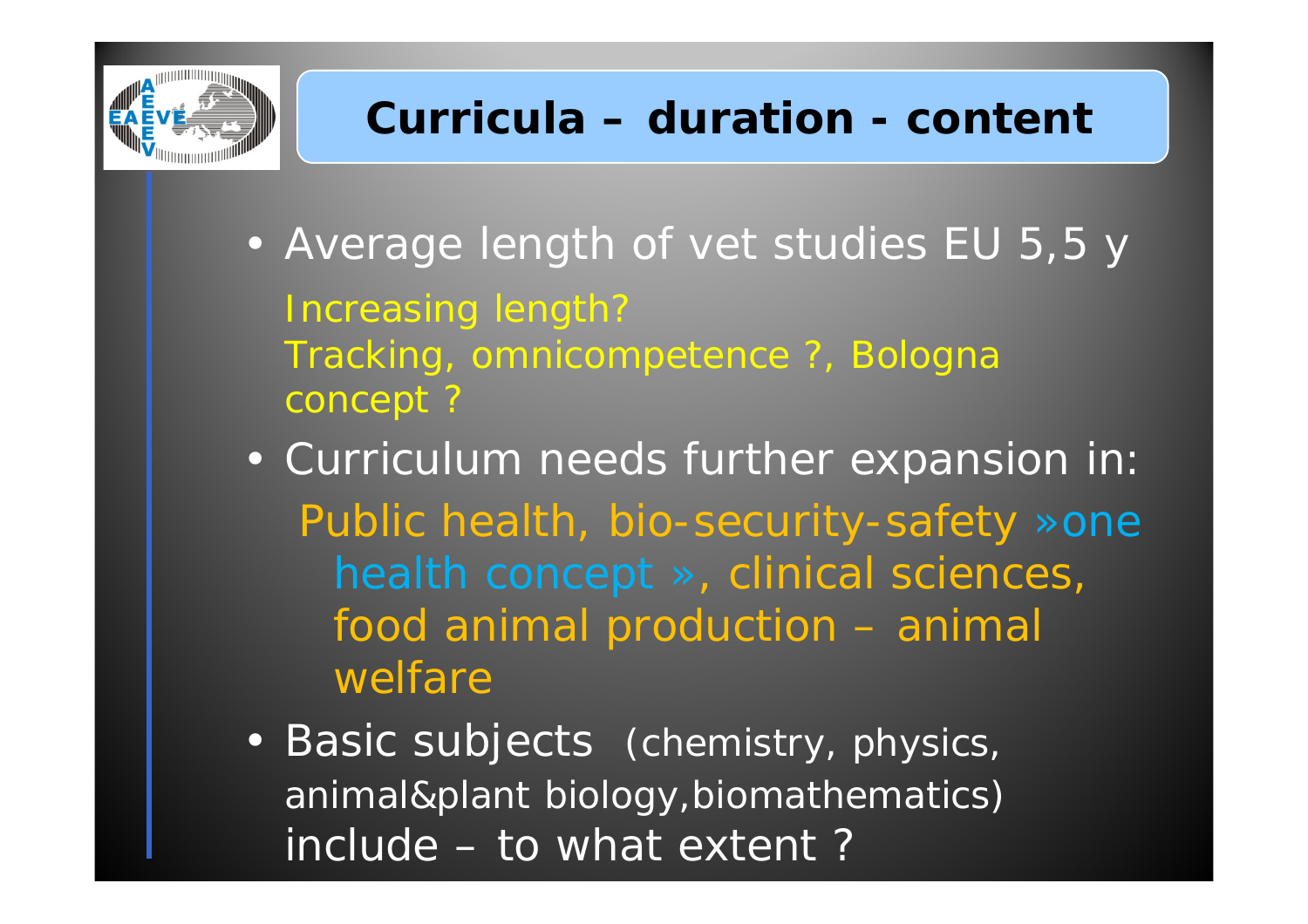

# **« Globalisation » of accreditation**

- • « Domestic issues » (EU)
	- – *Joint visitation arrangements with National (EU) accrediting bodies* – Switzerland, RCVS, IVC
	- *Joint visitations with AVMA-COE and RCVS*
	- *Joint visitations with AVMA-COE in central European faculties*
- • « Foreign issues » (non-EU)
	- *Expansion to the larger mediterrenean area (TAIEX workshop Paris Oct. 2010)*

– *International Accreditors Working Group-IAWG, Schaumburg, IL, March 2011*